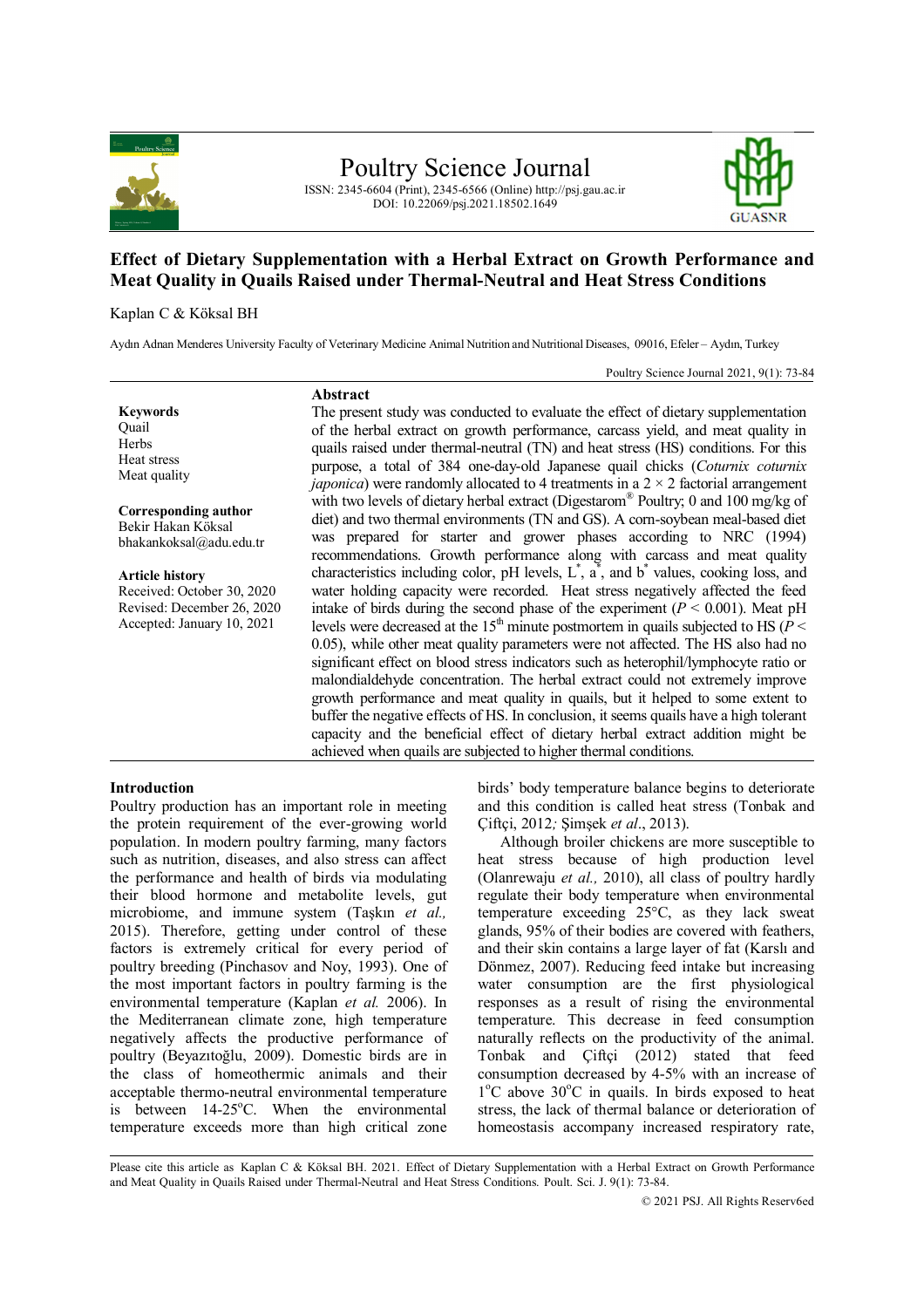decreased physical activity, feed consumption, feed utilization, and product quality decreases (Caurez and Olo, 2013).

Following a ban on the use of antibiotics as feed additives in 2006, researchers focused to find other alternatives that are natural and safe, and also do not leave harmful residues in animal products (Bilal *et al,*  2008). In this context, the use of various herbal extracts has become popular in recent years to increase productivity in poultry farming and to eliminate the stress-related negative impacts (Christaki *et al*, 2012). Herbal extracts are natural compounds derived from various plants that Lange (2005) previously confirmed their effectiveness on feed characteristics and also the productive performance of farm animals. These effects are mediated by increasing the flavor and aroma of feed, stimulating feed consumption and secretion of digestive enzymes, preventing pathogenic microorganisms from settling in the digestive system, and increasing the use of nutrients in feed composition (Jamroz *et al.,* 2003; Karasu and Öztürk, 2014). In the present study, we aimed to investigate the effects of the addition of herbal extract (Digestarom® Poultry) to diets on the growth performance and meat quality in quails raised in different thermal environments.

# **Materials and Methods**

## **Compliance with ethical standards**

This study was approved by the Animal Ethics Committee of Aydın Adnan Menderes University with decision number of 2016/73, Aydin, Turkey.

## **Animals and trail pattern**

The study was conducted at Poultry Research Unit of Faculty of Veterinary Medicine, Adnan Menderes University, and Aydın, Turkey. The study was conducted as a completely randomized design in a 2  $\times$  2 factorial arrangement of dietary herbal extract supplementation (0 and 100 mg/kg of diet) and different temperature levels (thermal-neutral and high). A total of 384 one-day-old Japanese quail chicks (*Coturnix coturnix Japonica*) were randomly allocated to four experimental groups, each comprising of 8 replicate pens (each of them  $25 \times 44$ )  $\times$  90 cm size with individual heaters, feeders, and drinkers).

## **Housing**

Automatic heaters with adjustable thermostats in each compartment and air conditioners in the test rooms were used to keep the ambient temperature at the desired level. Heat stress (HS) was applied by providing  $35 \pm 2^{\circ}\text{C}$  temperature and  $60 \pm 5\%$ humidity throughout the whole experiment, while temperature for the other groups was decreased gradually by 2 - 3°C weekly to the final level of 23 - 24°C by the end of the trial (thermal-neutral, TN). The level of temperature values of each cage was measured and recorded 3 times a day and the determined temperature values were kept under control in the relevant groups throughout the study. The lighting was provided 24 hours a day, with daylight and bulbs day and night.

| Table 1. Composition and calculated value of basal diets for starter and grower $(g/kg \text{ as fed basis})$ |  |  |  |
|---------------------------------------------------------------------------------------------------------------|--|--|--|
|---------------------------------------------------------------------------------------------------------------|--|--|--|

| Feedstuff                     | Diets                             |                         |  |  |  |  |  |  |
|-------------------------------|-----------------------------------|-------------------------|--|--|--|--|--|--|
|                               | Starter $(0-14^{\text{th}}$ days) | Grower $(15-42nd$ days) |  |  |  |  |  |  |
| Corn $(8\%$ CP)               | 51.40                             | 58.35                   |  |  |  |  |  |  |
| Soybean meal (48 % CP)        | 41.45                             | 36.00                   |  |  |  |  |  |  |
| Vegetable oil                 | 3.00                              | 1.50                    |  |  |  |  |  |  |
| Limestone                     | 1.25                              | 1.25                    |  |  |  |  |  |  |
| Dicalcium phosphate           | 1.60                              | 1.60                    |  |  |  |  |  |  |
| Salt                          | 0.35                              | 0.35                    |  |  |  |  |  |  |
| DL-Methionine                 | 0.30                              | 0.30                    |  |  |  |  |  |  |
| L-Lysine HCL                  | 0.15                              | 0.15                    |  |  |  |  |  |  |
| Vitamin and Mineral premix*   | 0.50                              | 0.50                    |  |  |  |  |  |  |
| Calculated values**           |                                   |                         |  |  |  |  |  |  |
| Metabolically energy, kcal/kg | 2910                              | 2900                    |  |  |  |  |  |  |
| Crude protein. %              | 24.00                             | 22.00                   |  |  |  |  |  |  |
| Lysine, $\%$                  | 1.48                              | 1.34                    |  |  |  |  |  |  |
| Methionine + Cystine, $\%$    | 1.10                              | 1.05                    |  |  |  |  |  |  |
| Calcium. %                    | 0.98                              | 0.96                    |  |  |  |  |  |  |
| Available phosphor. %         | 0.42                              | 0.41                    |  |  |  |  |  |  |
| Sodium, %                     | 0.17                              | 0.17                    |  |  |  |  |  |  |

\* For vitamin and mineral premix per kg of diet: retinol acetate 1706 mg, cholecalciferol 41 mg, DL-α-tocopherol 27 mg, menadion 0.99 mg, cobalamin 0.015 mg, folic acid 0.8 mg, D-pantothenic acid 15 mg, riboflavin 5.4 mg, niacin 45 mg, thiamine 2.7 mg, D-biotin 0.07 mg, pyridoxine 5.3 mg, manganese 90 mg, zinc 83 mg, iron 121 mg, copper 12 mg, iodine 0.5 mg, selenium 0.3 mg.

\*\* The level of herbal extract (Digestarom® Poultry; a blend of 8% peppermint, 2% eugenol or clove, 3.4% anethole or anise and thyme and sodium chloride as a carrier up to 100%; Micro-Plus Konzentrate GmbH, Germany) addition to diets was 100 mg per kg of feed.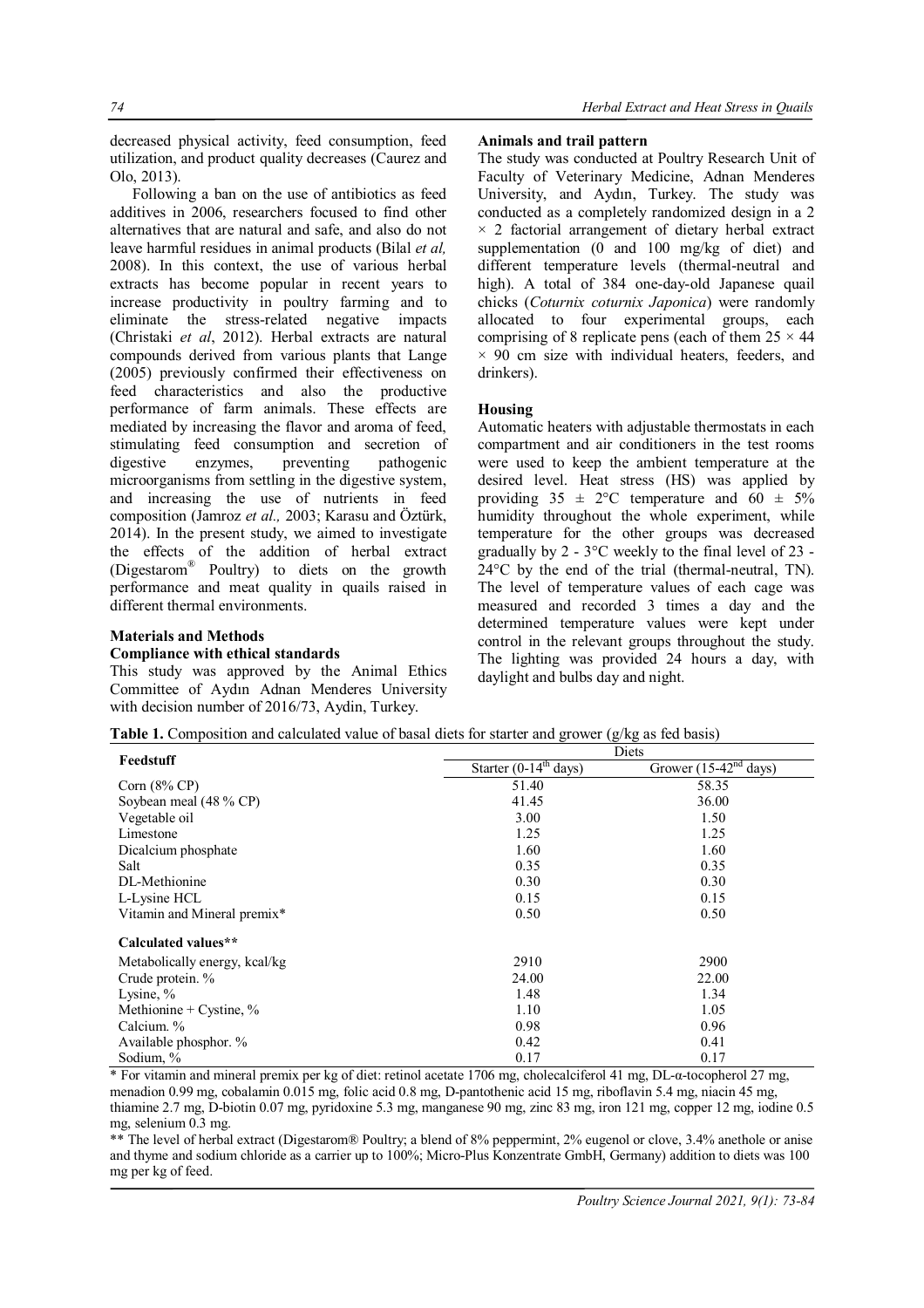# **Dietary regimes**

A corn-soybean meal basal diet was prepared based on the recommendations of NRC (1994) for starter (0 to 14 d) and grower (15 to 42 d) periods (Table 1). The herbal extract Digestarom® Poultry (consisting 8% peppermint, 2% eugenol or clove, 3.4% anethole or anise, thyme, and sodium chloride as a carrier up to 100%; Micro-Plus Konzentrate GmbH, Germany) in two levels of 0 and 100 mg/kg was added to the basal diet. In the study water and feed were given *ad libitum* to birds.

# **Growth performance**

On the days of  $7^{th}$ ,  $14^{th}$ ,  $21^{st}$ ,  $28^{th}$ ,  $35^{th}$ , and  $42^{nd}$  of the study, the birds and feeds from feeders were weighed for body weight (BW) and feed intake (FI) determination by subgroups. Body weight gain (BWG) was calculated by using the body weight difference between weighing periods. Feed conversion ratio (FCR) was calculated by dividing FI by BWG.

# **Slaughtering Process**

On the  $28<sup>th</sup>$  and  $42<sup>nd</sup>$  days of the experiment, all the birds were weighed individually and from each subgroup (32 in total for the  $28<sup>th</sup>$  d; 96 in total for  $42<sup>nd</sup>$ d) were randomly separated for the slaughtering process (the quail heads and feet were separated and the internal organs were removed). The carcasses were weighed just after and 24 h later (kept at 4°C) of the slaughtering for the determined hot and cold carcass yields.

## **Blood sample analysis**

To determine the heterophil/lymphocyte ratio (H/L) and biochemical parameters, blood samples were taken from each subgroup (32 in total for the  $28<sup>th</sup>$  d; 96 in total for 42<sup>nd</sup> d). At least 5 mL of blood was collected in EDTA tubes during the slaughter and then centrifuged at  $704 \times g$  for separation of plasma for 10 minutes and staining with Pappenheim panoptic staining method (May Grunwald-Giemsa). A total of 100 leukocytes were counted in each sample for the determined ratio (Gross and Siegel, 1983). To determine biochemical blood parameters, blood samples taken into tubes were centrifuged and serum was removed. The method reported by Yoshioka *et al*. (1979) was used to measure serum malondialdehyde (MDA) level. Briefly, 250 µL thiobarbituric acid TBA (0.67%), 625 µL TCA (20%), and 125 µL sample (blood serum) were added and boiled at 95°C for 30 minutes. It was kept in a container full of ice to cool. After cooling, 1 mL of a butonal was added and centrifuged for 10 minutes at 704  $\times$  g.

## **Meat quality analysis**

At 15 min and 24 h postmortem, the final pH was

measured with a previously calibrated portable pH meter. The pH of each sample was measured in the pectoralis major muscle at about 1-cm depth. Similarly, the color values were measured from three different regions of the skinless breast meat in which was preserved at  $+4$ °C at 24, 72, and 120 h postmortem. Color intensities with the colorimeter (Minolca CR-200, Japan) based on  $L^*$ ,  $a^*$ , and  $b^*$ values ( $L^* = 0$  black,  $L^* = 100$  white;  $a^* = +60$  red,  $a^* = -60$  green and  $b^* = +60$  yellow,  $b^* = -60$  blue). The pH levels were also examined on the meat samples after 15 min and 24 h (kept at  $+4^{\circ}$ C) of slaughtering. cooking loss analysis was performed according to the method reported by Honikel (1998) on the  $1<sup>st</sup>$  and  $3<sup>rd</sup>$  days after slaughtering (samples were kept at  $+4^{\circ}$ C). Accordingly, samples (20-25) grams) taken from breast meat were weighed and placed in a nylon bag. The sample bags were tightly sealed to prevent water from entering. The meat sample (20 g) was placed in a polyethylene bag and heated in a water bath at 80°C to achieve an internal temperature of 75°C. After cooking, meat samples were cooled under running water and then cooled at 4°C. The cooled samples were removed from their bags, dried with a paper towel, and weighed again. Cooking loss was calculated as the ratio of the difference between the weight of meat samples before and after cooking divided by the initial weight. In the same manner, water holding capacity (WHC) is also determined by the pressure method specified by Hamm (1986). Approximately 5 g of meat sample was weighed in 5 pieces between two pre-determined strainer papers (10  $\times$ 10 cm). These filter papers were taken between two glass sheets  $(15 \times 15 \text{ cm})$  and 2250 g weight was applied to them. After the waiting time (5 minutes) has expired, the pieces of meat were removed from the filter paper and the filter papers were weighed again. By calculating the difference between the first and the last weight, the WHC was determined as % (Barton-Gade et al., 1993).

The total number of mesophilic aerobic bacteria (TMAB) was determined in meat samples from slaughtering. The meat samples were stored at +4°C and evaluated on days 0, 2, and 5 after slaughtering. 10 grams of quail carcass samples were weighed under aseptic conditions and placed in stomacher bags and 90 mL of sterile physiological peptone water was added to it. Afterward, the samples were homogenized for 2 minutes in the stomacher device. Serial dilutions were prepared from the homogenate obtained, parallel cultivation was done using the surface spreading method and TMAB numbers were determined as log cfu/g. From the decimal dilutions prepared to determine the number of TMAB, Plate Count Agar was inoculated using surface spreading technique, and Petri dishes were evaluated after 24-48 hours incubation at 37°C (Halkman, 2005).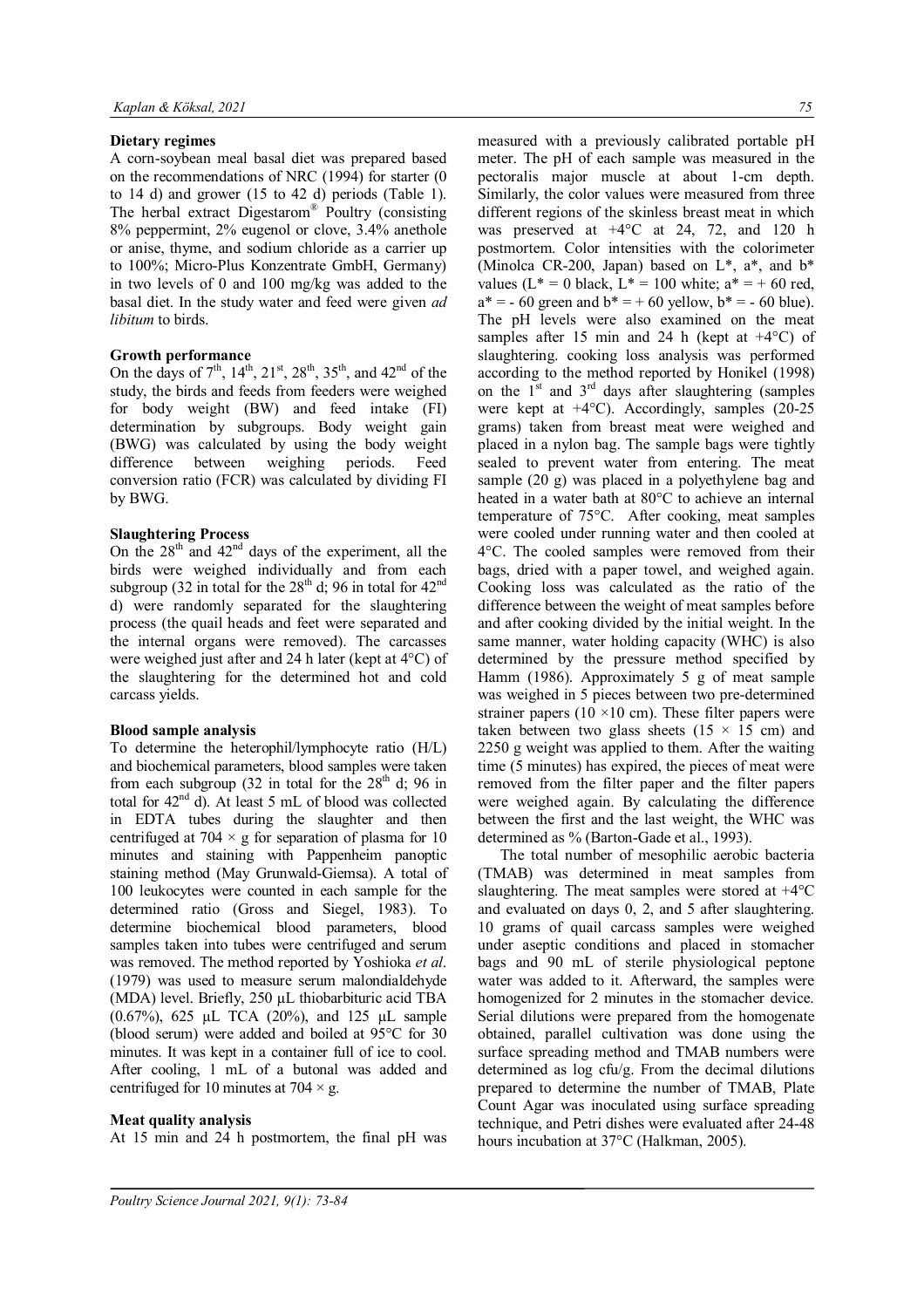## **Statistical Analysis**

The data were analyzed using a statistical software package SPSS (version 22.0 Armonk, NY) to assess the effect of dietary herbal extract supplementation on performance, carcass yield, and meat quality in quails subjected to TN or HS. A two-way analysis of variance was applied in the GLM procedures of SPSS. Confidence interval of 95% ( $P$ -value  $\leq 0.05$ ) was considered as significant for interactions and main effects. The interaction means were differentiated using Tukey's HSD as a post hoc test in case of significant interactions.

## **Results**

There was no significant interaction between dietary herbal extract supplementation and heat stress for growth parameters of quails except FI at  $6<sup>th</sup>$ , and FCR at the  $1<sup>st</sup>$  week ( $P < 0.05$ ; Table 2 to 4).

**Table 2.** Body weight of quails subjected to normal or high ambient temperature fed a basal diet supplementation with the herbal extract

| Applications             |                                     | Body weight $(g)$ |       |        |                  |        |          |        |  |
|--------------------------|-------------------------------------|-------------------|-------|--------|------------------|--------|----------|--------|--|
| <b>Heat Stress</b>       | Herbal<br>Extract                   | Day 0             | Day 7 | Day 14 | Day $21$         | Day 28 | Day $35$ | Day 42 |  |
| ٠                        |                                     | 8.13              | 30.43 | 72.30  | 112.06           | 156.06 | 182.63   | 202.41 |  |
|                          | $+$                                 | 8.15              | 29.21 | 72.21  | 114.03           | 154.28 | 182.88   | 203.76 |  |
| $+$                      |                                     | 8.15              | 28.96 | 69.81  | 110.40           | 153.28 | 180.83   | 199.78 |  |
| $+$                      | $^{+}$                              | 8.13              | 29.31 | 71.44  | 115.34           | 157.04 | 182.63   | 202.79 |  |
| SEM                      |                                     | 0.19              | 0.56  | 1.16   | 1.50             | 1.63   | 2.56     | 3.17   |  |
| <b>Heat Stress</b>       |                                     |                   |       |        |                  |        |          |        |  |
| $\overline{\phantom{a}}$ |                                     | 8.14              | 29.82 | 72.26  | 113.04           | 155.17 | 182.75   | 203.09 |  |
| $+$                      |                                     | 8.14              | 29.14 | 70.63  | 112.87           | 155.16 | 181.73   | 201.28 |  |
| Herbal Extract           |                                     |                   |       |        |                  |        |          |        |  |
|                          |                                     | 8.14              | 29.69 | 71.06  | $111.23^{b}$     | 154.67 | 181.73   | 201.09 |  |
| $+$                      |                                     | 8.14              | 29.26 | 71.83  | $114.68^{\rm a}$ | 155.66 | 182.75   | 203.28 |  |
| <b>ANOVA</b>             |                                     |                   |       |        | P                |        |          |        |  |
| <b>Heat Stress</b>       |                                     | 0.99              | 0.23  | 0.17   | 0.91             | 0.99   | 0.69     | 0.57   |  |
| <b>Herbal Extract</b>    |                                     | 0.66              | 0.45  | 0.51   | 0.03             | 0.55   | 0.69     | 0.50   |  |
|                          | Heat Stress $\times$ Herbal Extract | 0.31              | 0.17  | 0.47   | 0.33             | 0.10   | 0.76     | 0.80   |  |

Heat stress condition,  $35 \pm 2^{\circ}$ C temperature, and  $60 \pm 5\%$  humidity level.

Herbal extract supplemented (Digestarom® Poultry) at the level of 0 and 100 mg/kg of diet

a,b: Means bearing different superscripts within the same column are statistically significant ( $P < 0.05$ ).

**Table 3.** Body weight gain of quails subjected to normal or high ambient temperature fed a basal diet supplemented with the herbal extract

| Body Weight Gain (g)<br>Applications |                                     |                 |                 |                 |                 | $2-6$ <sup>th</sup> | $0-6$ <sup>th</sup> |            |        |        |
|--------------------------------------|-------------------------------------|-----------------|-----------------|-----------------|-----------------|---------------------|---------------------|------------|--------|--------|
| <b>Heat Stress</b>                   | Herbal                              | 1 <sup>st</sup> | 2 <sup>nd</sup> | $3^{\text{rd}}$ | $4^{\text{th}}$ | 5 <sup>th</sup>     | 6 <sup>th</sup>     | $0-2^{nd}$ | weeks  | weeks  |
|                                      | Extract                             | week            | week            | week            | week            | week                | week                | weeks      |        |        |
|                                      |                                     | 22.30           | 41.89           | 39.78           | 43.99           | 26.54               | 19.83               | 64.19      | 130.14 | 194.30 |
|                                      | $^{+}$                              | 21.06           | 42.99           | 41.81           | 40.26           | 28.63               | 20.86               | 64.05      | 131.59 | 195.61 |
| $+$                                  |                                     | 20.83           | 40.85           | 40.58           | 42.89           | 27.56               | 18.93               | 61.66      | 129.96 | 191.61 |
| $+$                                  | $^{+}$                              | 21.18           | 42.13           | 43.89           | 41.70           | 25.58               | 20.15               | 63.31      | 131.35 | 194.65 |
| <b>SEM</b>                           |                                     | 0.56            | 0.80            | 1.34            | 1.44            | 1.77                | 1.54                | 1.16       | 3.09   | 3.17   |
| <b>Heat Stress</b>                   |                                     |                 |                 |                 |                 |                     |                     |            |        |        |
|                                      |                                     | 21.68           | 42.44           | 40.79           | 42.13           | 27.58               | 20.34               | 64.12      | 130.86 | 194.98 |
| $+$                                  |                                     | 21.00           | 41.49           | 42.23           | 42.29           | 26.57               | 19.54               | 62.49      | 130.66 | 193.15 |
| Herbal Extract                       |                                     |                 |                 |                 |                 |                     |                     |            |        |        |
| $\overline{\phantom{a}}$             |                                     | 21.56           | 41.37           | 40.18           | 43.44           | 27.05               | 19.38               | 62.93      | 130.05 | 192.96 |
|                                      |                                     | 21.12           | 42.56           | 42.85           | 40.98           | 27.10               | 20.51               | 63.68      | 131.47 | 195.13 |
| <b>ANOVA</b>                         |                                     |                 |                 |                 |                 | $P -$               |                     |            |        |        |
| <b>Heat Stress</b>                   |                                     | 0.23            | 0.25            | 0.29            | 0.91            | 0.57                | 0.60                | 0.17       | 0.95   | 0.21   |
| Herbal Extract                       |                                     | 0.43            | 0.15            | 0.056           | 0.10            | 0.98                | 0.47                | 0.52       | 0.65   | 0.55   |
|                                      | Heat Stress $\times$ Herbal Extract | 0.16            | 0.91            | 0.64            | 0.39            | 0.26                | 0.95                | 0.45       | 0.99   | 0.92   |

Heat Stress has been applied,  $35 \pm 2$ °C temperature and  $60 \pm 5$ % humidity level constantly.

Herbal extract supplemented (Digestarom® Poultry) at the level of 0 and 100 mg/kg of diet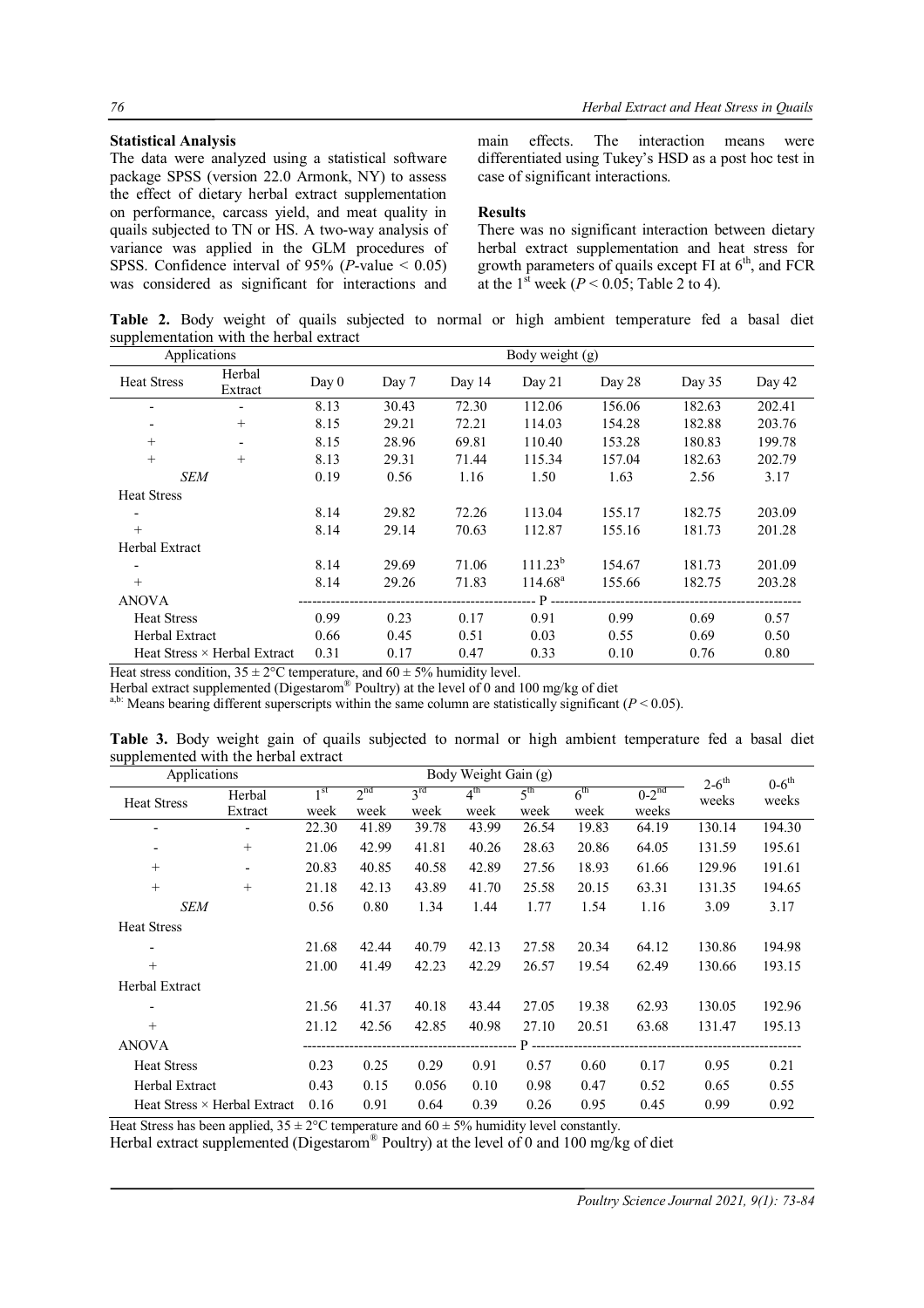**Table 4.** Feed intake of quails subjected to normal or high ambient temperature fed a basal diet supplemented with the herbal extract

| Applications       |                              |       |                 |                     |                     | Feed Intake (g)  |                 |         |                     |         |
|--------------------|------------------------------|-------|-----------------|---------------------|---------------------|------------------|-----------------|---------|---------------------|---------|
| Heat               | Herbal                       | 1 st  | 2 <sup>nd</sup> | $3^{rd}$            | 4 <sup>th</sup>     | 5 <sup>th</sup>  | 6 <sup>th</sup> | $0-2nd$ | $2-6$ <sup>th</sup> | $0-6th$ |
| <b>Stress</b>      | Extract                      | week  | week            | week                | week                | week             | week            | weeks   | weeks               | weeks   |
|                    |                              | 31.11 | 79.01           | 112.11              | $138.95^{b}$        | 184.08           | $163.88^{a}$    | 110.18  | 599.02              | 682.36  |
|                    | $^{+}$                       | 31.10 | 77.33           | 109.05              | 145.98 <sup>a</sup> | 177.40           | $152.93^{b}$    | 108.43  | 585.36              | 695.51  |
| $+$                | $\overline{\phantom{a}}$     | 33.46 | 79.04           | 106.67              | $138.67^b$          | 165.99           | $143.59^{b}$    | 112.50  | 554.91              | 682.49  |
| $+$                | $^{+}$                       | 30.68 | 76.31           | 105.88              | $137.86^{b}$        | 165.04           | $146.63^{b}$    | 107.00  | 555.40              | 672.38  |
| <b>SEM</b>         |                              | 0.77  | 1.61            | 1.62                | 1.99                | 5.04             | 3.13            | 2.10    | 7.51                | 10.07   |
| <b>Heat Stress</b> |                              |       |                 |                     |                     |                  |                 |         |                     |         |
|                    |                              | 31.10 | 78.17           | $110.58^{\text{a}}$ | $142.46^a$          | $180.74^{\circ}$ | $158.41^a$      | 109.27  | 592.19 <sup>a</sup> | 688.94  |
| $+$                |                              | 32.07 | 77.68           | 106.27 <sup>b</sup> | $138.27^{b}$        | $165.51^{b}$     | $145.11^{b}$    | 109.75  | $555.16^{b}$        | 677.44  |
| Herbal Extract     |                              |       |                 |                     |                     |                  |                 |         |                     |         |
|                    |                              | 32.28 | 79.03           | 109.39              | 138.81              | 175.03           | 153.73          | 111.31  | 576.96              | 682.43  |
| $+$                |                              | 30.90 | 76.82           | 107.46              | 141.92              | 171.22           | 149.78          | 107.72  | 570.38              | 683.95  |
| <b>ANOVA</b>       |                              |       |                 |                     |                     | . <b>D</b>       |                 |         |                     |         |
| <b>Heat Stress</b> |                              | 0.22  | 0.76            | 0.013               | 0.04                | 0.005            | < 0.001         | 0.82    | < 0.001             | 0.26    |
| Herbal Extract     |                              | 0.08  | 0.18            | 0.24                | 0.13                | 0.46             | 0.27            | 0.10    | 0.39                | 0.91    |
|                    | Heat Stress × Herbal Extract | 0.08  | 0.75            | 0.49                | 0.059               | 0.57             | $0.03*$         | 0.37    | 0.35                | 0.42    |

Heat Stress has been applied,  $35 \pm 2^{\circ}$ C temperature and  $60 \pm 5\%$  humidity level constantly.

Herbal extract supplemented (Digestarom® Poultry) at the level of 0 and 100 mg/kg of diet

<sup>a,b:</sup> Means bearing different superscripts within the same column are statistically significant ( $P < 0.05$ ).

Heat stress had no significant effect on BW, BWG, and FCR. However, heat stress reduced feed intake in quails between 15 to 42 days and also the 6 th week of the study compared to those subjected to thermo-neutral conditions ( $P \le 0.05$ ;  $P \le 0.01$ , and *P* < 0.001, respectively). Dietary herbal extracts supplementation had an increasing effect on BW (*P*

 $<$  0.05) and BWG (*P*  $<$  0.056) on the 21<sup>st</sup> day and of the study. However, herbal extract added to the diet had no significant effect on feed intake of quails except the  $4<sup>th</sup>$  week ( $P < 0.059$ ). On the other hand, dietary herbal extract supplementation worsened FCR at the 4<sup>th</sup> week ( $P < 0.05$ ; Table 5).

**Table 5.** The feed conversion ratio of quails subjected to normal or high ambient temperature fed a basal diet supplemented with the herbal extract

| Applications                 |                          | Feed Conversation Ratio |                 |                    |                 |                 |                 |         |                     |                     |
|------------------------------|--------------------------|-------------------------|-----------------|--------------------|-----------------|-----------------|-----------------|---------|---------------------|---------------------|
| <b>Heat Stress</b>           | Herbal                   | 1 <sup>st</sup>         | 2 <sup>nd</sup> | 3 <sup>rd</sup>    | 4 <sup>th</sup> | 5 <sup>th</sup> | 6 <sup>th</sup> | $0-2nd$ | $2-6$ <sup>th</sup> | $0-6$ <sup>th</sup> |
|                              | Extract                  | week                    | week            | week               | week            | week            | week            | weeks   | weeks               | weeks               |
| ٠                            |                          | $1.44^{b}$              | 1.89            | 2.77               | 3.22            | 6.71            | 7.88            | 1.73    | 4.40                | 3.51                |
| $\overline{\phantom{a}}$     | $^{+}$                   | $1.49^{ab}$             | 1.81            | 2.59               | 3.50            | 6.09            | 7.63            | 1.70    | 4.37                | 3.56                |
| $+$                          | $\overline{\phantom{a}}$ | $1.54^{\circ}$          | 1.89            | 2.65               | 3.25            | 6.30            | 7.65            | 1.73    | 4.35                | 3.56                |
| $+$                          | $^{+}$                   | $1.47^{ab}$             | 1.86            | 2.54               | 3.42            | 7.21            | 8.29            | 1.77    | 4.47                | 3.45                |
| <b>SEM</b>                   |                          | 0.03                    | 0.03            | 0.11               | 0.10            | 0.41            | 0.50            | 0.03    | 0.08                | 0.17                |
|                              |                          |                         |                 | <b>Heat Stress</b> |                 |                 |                 |         |                     |                     |
|                              |                          | 1.46                    | 1.85            | 2.68               | 3.36            | 6.40            | 7.75            | 1.72    | 4.39                | 3.54                |
| $+$                          |                          | 1.51                    | 1.87            | 2.59               | 3.34            | 6.75            | 7.97            | 1.75    | 4.41                | 3.51                |
|                              |                          |                         |                 | Herbal Extract     |                 |                 |                 |         |                     |                     |
|                              |                          | 1.49                    | 1.89            | 2.71               | $3.24^{b}$      | 6.50            | 8.08            | 1.75    | 4.37                | 3.54                |
| $+$                          |                          | 1.48                    | 1.83            | 2.57               | $3.46^{\circ}$  | 6.65            | 7.64            | 1.71    | 4.42                | 3.51                |
| <b>ANOVA</b>                 |                          |                         |                 |                    |                 | P               |                 |         |                     |                     |
| <b>Heat Stress</b>           |                          | 0.11                    | 0.50            | 0.44               | 0.80            | 0.39            | 0.67            | 0.23    | 0.76                | 0.57                |
| Herbal Extract               |                          | 0.66                    | 0.10            | 0.21               | 0.03            | 0.72            | 0.39            | 0.15    | 0.55                | 0.61                |
| Heat Stress x Herbal Extract |                          | 0.02                    | 0.43            | 0.74               | 0.57            | 0.07            | 0.70            | 0.77    | 0.35                | 0.76                |

Heat Stress has been applied,  $35 \pm 2$ °C temperature and  $60 \pm 5$ % humidity level constantly.

Herbal extract supplemented (Digestarom® Poultry) at the level of 0 and 100 mg/kg of diet.

<sup>a,b:</sup> Means bearing different superscripts within the same column are statistically significant ( $P < 0.05$ ).

There was no interaction between dietary herbal extract supplementation and heat stress for hot and cold carcass yield, and WHC at day 42 in either group subjected to different temperature or fed dietary herbal extract supplementation (0 or 100 mg/kg). However, there was an interaction between subjects for cooking loss percentage on the  $2<sup>nd</sup>$  day of postmortem  $(P < 0.051)$ . Moreover, carcass pH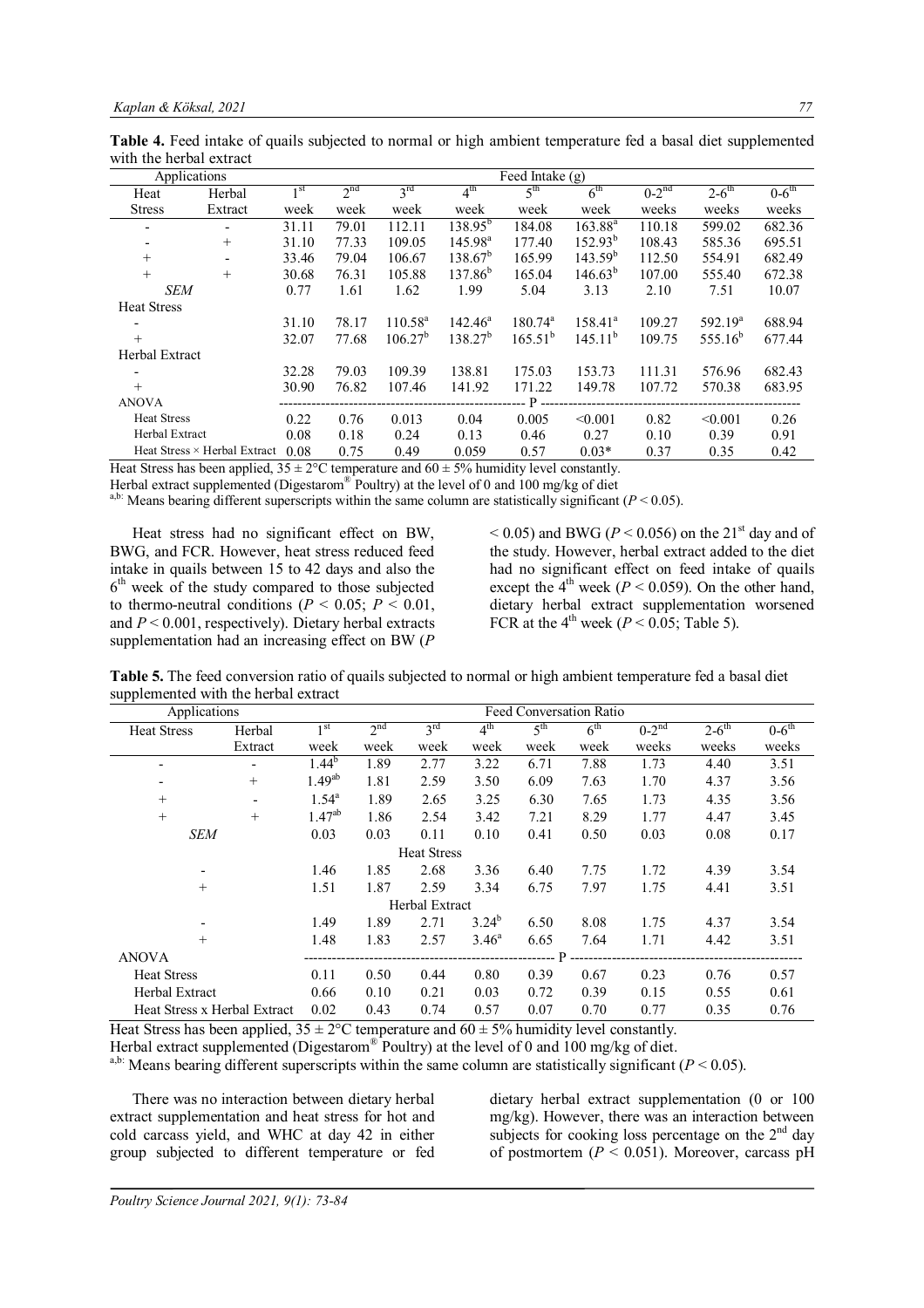decreased at the  $15<sup>th</sup>$  minute after the slaughtering process in groups subjected to HS compared to TN  $(P < 0.001)$ . The effect of heat stress on meat pH level did not observe by the end of the  $24<sup>th</sup>$  hour after slaughtering (Table 6 and 7).

| Table 6. Carcass yield, meat pH values of quails subjected to normal or high ambient temperature fed a basal |  |  |  |  |  |
|--------------------------------------------------------------------------------------------------------------|--|--|--|--|--|
| diet supplemented with the herbal extract                                                                    |  |  |  |  |  |

| Applications                 |                          |                   | Carcass Yield (% live body weight) | pH values                    |             |  |
|------------------------------|--------------------------|-------------------|------------------------------------|------------------------------|-------------|--|
| <b>Heat Stress</b>           | Herbal Extract           | Hot Carcass Yield | Cold Carcass Yield                 | $15th$ min.                  | $24th$ hour |  |
|                              |                          | 56.53             | 55.93                              | 6.36                         | 5.67        |  |
|                              | $^{+}$                   | 56.14             | 55.65                              | 6.36                         | 5.70        |  |
| $+$                          | $\overline{\phantom{a}}$ | 56.60             | 55.85                              | 6.17                         | 5.69        |  |
| $+$                          | $^{+}$                   | 55.71             | 55.64                              | 6.23                         | 5.71        |  |
| <b>SEM</b>                   |                          | 0.90              | 0.88                               | 0.03                         | 0.02        |  |
| <b>Heat Stress</b>           |                          |                   |                                    |                              |             |  |
| $\overline{\phantom{a}}$     |                          | 56.34             | 55.79                              | $6.36^{a}$                   | 5.67        |  |
| $+$                          |                          | 56.16             | 55.49                              | 6.20 <sup>b</sup>            | 5.70        |  |
| Herbal Extract               |                          |                   |                                    |                              |             |  |
| $\overline{\phantom{a}}$     |                          | 56.57             | 55.89                              | 6.26                         | 5.68        |  |
| $+$                          |                          | 55.92             | 55.39                              | 6.29                         | 5.70        |  |
| <b>ANOVA</b>                 |                          |                   | $\mathbf{P}$<br>----------         | ____________________________ |             |  |
| <b>Heat Stress</b>           |                          | 0.84              | 0.74                               | < 0.001                      | 0.44        |  |
| <b>Herbal Extract</b>        |                          | 0.47              | 0.58                               | 0.42                         | 0.25        |  |
| Heat Stress × Herbal Extract |                          | 0.78              | 0.81                               | 0.36                         | 0.74        |  |

Heat Stress has been applied,  $35 \pm 2^{\circ}$ C temperature and  $60 \pm 5\%$  humidity level constantly.

Herbal extract supplemented (Digestarom® Poultry) at the level of 0 and 100 mg/kg of diet

a,b: Means bearing different superscripts within the same column are statistically significant (P<0.05).

**Table 7.** Total mesophilic aerobic bacteria (TMAB) numbers, meat water holding capacity (WHC), and cooking lost (CL) percentage of quails subjected to normal or high ambient temperature fed a basal diet supplemented with the herbal extract

| Applications                        |         |             | $Log10$ (cfu/g) |             |             | $\%$       |       |             |  |
|-------------------------------------|---------|-------------|-----------------|-------------|-------------|------------|-------|-------------|--|
| <b>Heat Stress</b>                  | Herbal  | <b>TMAB</b> | <b>TMAB</b>     | <b>TMAB</b> | <b>WHC</b>  | <b>WHC</b> | CL    | CL          |  |
|                                     | Extract | Day 0       | Day 2           | Day 5       | Day 0       | Day 2      | Day 0 | Day 2       |  |
|                                     |         | 3.99        | 4.83            | 6.28        | 3.47        | 6.28       | 25.83 | $25.59^{a}$ |  |
|                                     | $^{+}$  | 3.89        | 4.92            | 6.10        | 2.65        | 4.49       | 26.00 | $24.02^{b}$ |  |
| $^{+}$                              |         | 4.08        | 5.12            | 6.45        | 2.82        | 4.84       | 26.29 | $24.15^{b}$ |  |
| $^{+}$                              | $^{+}$  | 3.82        | 5.06            | 6.08        | 2.91        | 4.87       | 24.62 | $25.41^a$   |  |
| <b>SEM</b>                          |         | 0.13        | 0.15            | 0.12        | 0.28        | 0.54       | 1.13  | 0.69        |  |
| <b>Heat Stress</b>                  |         |             |                 |             |             |            |       |             |  |
|                                     |         | 3.94        | 4.88            | 6.19        | 3.06        | 5.38       | 25.91 | 24.81       |  |
| $+$                                 |         | 3.95        | 5.09            | 6.25        | 2.86        | 4.85       | 25.47 | 24.78       |  |
| Herbal Extract                      |         |             |                 |             |             |            |       |             |  |
|                                     |         | 4.04        | 4.98            | $6.34^{a}$  | 3.14        | 5.56       | 26.06 | 24.87       |  |
| $+$                                 |         | 3.86        | 4.99            | $6.09^{b}$  | 2.78        | 4.68       | 25.31 | 24.71       |  |
| <b>ANOVA</b>                        |         |             |                 |             | <b>P</b> -- |            |       |             |  |
| <b>Heat Stress</b>                  |         | 0.94        | 0.16            | 0.60        | 0.48        | 0.34       | 0.69  | 0.97        |  |
| Herbal Extract                      |         | 0.17        | 0.90            | 0.04        | 0.20        | 0.37       | 0.51  | 0.82        |  |
| Heat Stress $\times$ Herbal Extract |         | 0.57        | 0.62            | 0.48        | 0.11        | 0.11       | 0.42  | 0.051       |  |

Heat Stress has been applied,  $35 \pm 2$ °C temperature and  $60 \pm 5$ % humidity level constantly.

Herbal extract supplemented (Digestarom® Poultry) at the level of 0 and 100 mg/kg of diet

<sup>a,b:</sup> Means bearing different superscripts within the same column are statistically significant ( $P < 0.05$ ).

Dietary herbal extract supplementation did not affect carcass yield, pH values, WHC and, CL at 0 and 2 days after slaughter. Similarly, nor herbal extract supplementation neither different ambient temperature had significant effects on TMAB in serum of birds at day 0 and 2 of postmortem. However, dietary herbal extract supplementation had decreased effect on TMAB numbers on the 5<sup>th</sup> day after slaughtering  $(P < 0.05)$ . Moreover, a significant interaction was observed for the b\* color index of meat at the  $24<sup>th</sup>$  and  $72<sup>nd</sup>$  hours after slaughtering  $(P < 0.05)$ . While heat stress lowering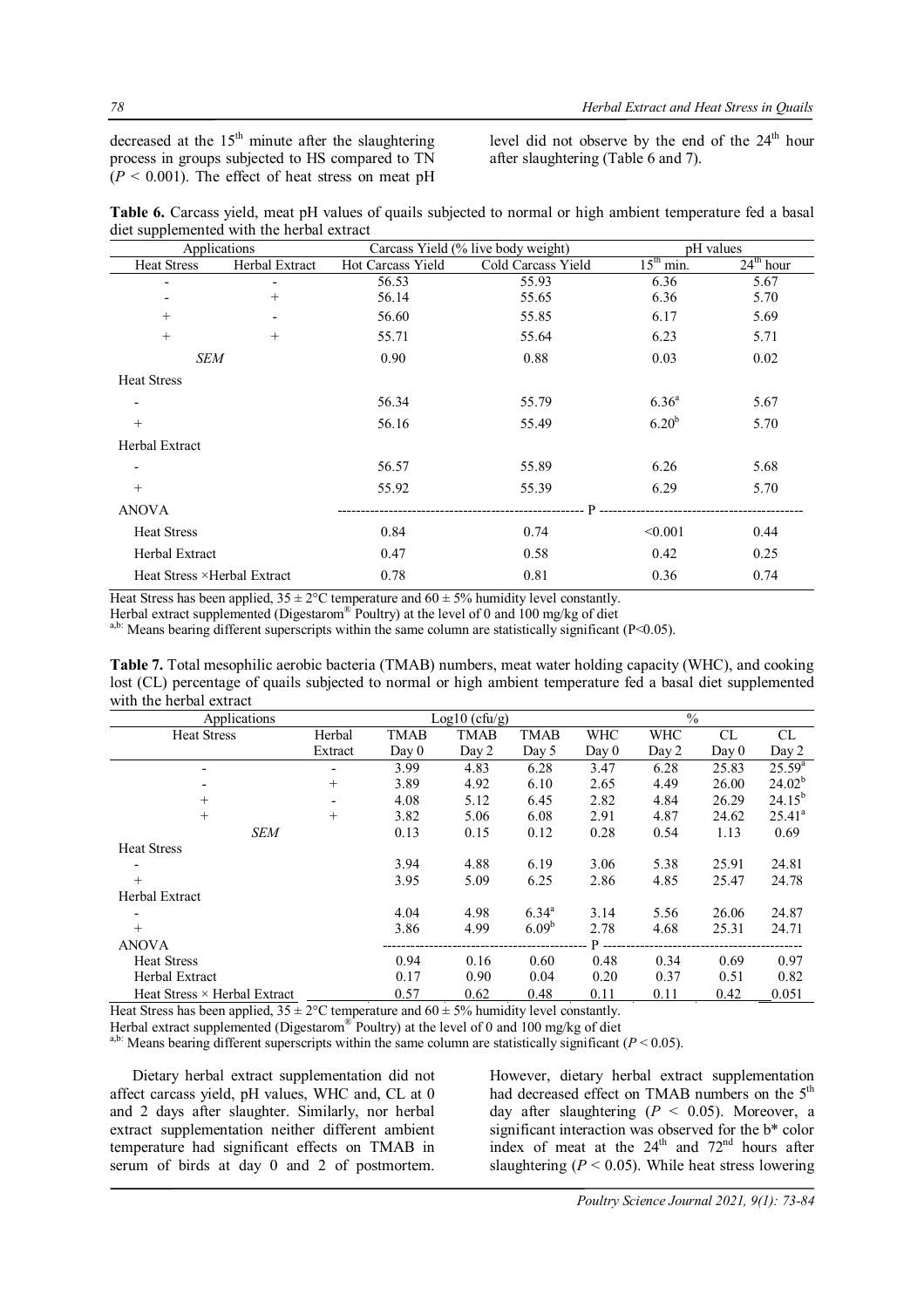the value, dietary herbal extract supplementation increased the meat b\* color levels in birds (Table 8). No interaction was noted between dietary herbal

extract supplementation and heat stress for serum MDA levels and H/L ratio at day 42 of the experiment (Table 9).

**Table 8.** The color indexes of meat of quails subjected to normal or high ambient temperature fed a basal diet supplemented with the herbal extract.

| Applications                                                                                              |         |                  |                  |                 |                       | Colour Index of Meat   |           |                       |                        |                   |
|-----------------------------------------------------------------------------------------------------------|---------|------------------|------------------|-----------------|-----------------------|------------------------|-----------|-----------------------|------------------------|-------------------|
| <b>Heat Stress</b>                                                                                        | Herbal  | 24 <sup>th</sup> | 72 <sup>nd</sup> | 120             | $24^{\text{th}}$<br>a | $a^*$ 72 <sup>nd</sup> | $a^2$ 120 | $24^{\text{th}}$<br>h | 72 <sup>nd</sup><br>h. | $b^{\dagger}$ 120 |
|                                                                                                           | Extract | h                | h                | h               | h                     | h                      | h         | h                     | h.                     | h                 |
|                                                                                                           |         | 48.75            | 47.78            | $49.25^{ab}$    | 9.34                  | 10.37                  | 9.43      | 8.49 <sup>a</sup>     | $10.39^{a}$            | 9.51              |
|                                                                                                           | $+$     | 49.05            | 47.87            | $51.77^{\circ}$ | 8.13                  | 8.80                   | 8.93      | $7.20^{b}$            | 8.08 <sup>b</sup>      | 10.62             |
| $^{+}$                                                                                                    |         | 49.06            | 48.75            | $51.30^a$       | 9.01                  | 9.28                   | 9.86      | $7.98^{ab}$           | $7.18^{b}$             | 9.45              |
| $+$                                                                                                       | $+$     | 49.06            | 48.17            | $48.82^{b}$     | 8.91                  | 9.13                   | 9.96      | $8.69^{a}$            | $9.11^{ab}$            | 9.97              |
| <b>SEM</b>                                                                                                |         | 0.55             | 1.30             | 1.04            | 0.36                  | 0.72                   | 0.63      | 0.36                  | 0.69                   | 1.16              |
| <b>Heat Stress</b>                                                                                        |         |                  |                  |                 |                       |                        |           |                       |                        |                   |
|                                                                                                           |         | 48.90            | 47.82            | 50.51           | 8.73                  | 9.59                   | 9.18      | 7.84                  | 9.24                   | 10.06             |
| $^{+}$                                                                                                    |         | 49.06            | 48.46            | 50.05           | 8.96                  | 9.20                   | 9.91      | 8.34                  | 8.15                   | 9.71              |
| Herbal Extract                                                                                            |         |                  |                  |                 |                       |                        |           |                       |                        |                   |
|                                                                                                           |         | 48.91            | 48.26            | 50.27           | 9.17                  | 9.83                   | 9.64      | 8.24                  | 8.78                   | 9.48              |
| $^{+}$                                                                                                    |         | 49.06            | 48.02            | 50.30           | 8.52                  | 8.96                   | 9.44      | 7.94                  | 8.60                   | 10.29             |
| <b>ANOVA</b>                                                                                              |         |                  |                  |                 |                       | . P.                   |           |                       |                        |                   |
| <b>Heat Stress</b>                                                                                        |         | 0.78             | 0.63             | 0.26            | 0.51                  | 0.60                   | 0.26      | 0.18                  | 0.12                   | 0.76              |
| <b>Herbal Extract</b>                                                                                     |         | 0.79             | 0.86             | 0.98            | 0.06                  | 0.24                   | 0.76      | 0.42                  | 0.79                   | 0.49              |
| Heat Stress ×Herbal Extract                                                                               |         | 0.78             | 0.94             | 0.02            | 0.11                  | 0.33                   | 0.64      | 0.01                  | 0.004                  | 0.80              |
| $H_{\text{out}}$ Chase has been constant $25 + 290$ hours each as a $470 + 50/$ hours directed constants. |         |                  |                  |                 |                       |                        |           |                       |                        |                   |

Heat Stress has been applied,  $35 \pm 2^{\circ}$ C temperature and  $60 \pm 5\%$  humidity level constantly.

Herbal extract supplemented (Digestarom® Poultry) at the level of 0 and 100 mg/kg of diet

a,b: Means bearing different superscripts within the same column are statistically significant ( $P < 0.05$ ).

| Table 9. Serum Heterophil/Lymphocyte Ratio (H/L) and malondialdehyde (MDA) levels of quails subjected to |  |
|----------------------------------------------------------------------------------------------------------|--|
| normal or high ambient temperature fed a basal diet supplemented with the herbal extract.                |  |

| Applications                        |                | <b>Stress Indicators</b> |               |  |  |  |
|-------------------------------------|----------------|--------------------------|---------------|--|--|--|
| <b>Heat Stress</b>                  | Herbal Extract | H/Lratio                 | MDA (nmol/mL) |  |  |  |
| ۰                                   |                | 0.41                     | 0.56          |  |  |  |
| ۰                                   | $^{+}$         | 0.44                     | 0.57          |  |  |  |
| $+$                                 | ٠              | 0.58                     | 0.57          |  |  |  |
| $+$                                 | $+$            | 0.48                     | 0.56          |  |  |  |
| SEM                                 |                | 0.08                     | 0.05          |  |  |  |
| <b>Heat Stress</b>                  |                |                          |               |  |  |  |
| -                                   |                | 0.43                     | 0.56          |  |  |  |
| $+$                                 |                | 0.53                     | 0.57          |  |  |  |
| Herbal Extract                      |                |                          |               |  |  |  |
| -                                   |                | 0.50                     | 0.57          |  |  |  |
| $+$                                 |                | 0.46                     | 0.56          |  |  |  |
| <b>ANOVA</b>                        |                |                          | D             |  |  |  |
| <b>Heat Stress</b>                  |                | 0.21                     | 0.90          |  |  |  |
| Herbal Extract                      |                | 0.65                     | 0.97          |  |  |  |
| Heat Stress $\times$ Herbal Extract |                | 0.40                     | 0.83          |  |  |  |

Heat Stress has been applied,  $35 \pm 2$ °C temperature and  $60 \pm 5$ % humidity level constantly. Herbal extract supplemented (Digestarom® Poultry) at the level of 0 and 100 mg/kg of diet.

# **Discussion**

## **Growth performance**

The results are partly consistent with the finding of several researchers who have reported that HS is associated with lower growth performance of quails in terms of BW gain, FI, and FCR (Sahin *et al.,* 2004; 2005; Onderic *et al.,* 2005; Bonfim *et al.,* 2016). In

the actual, HS significantly affects the physiology of quails, by changing the hormonal status of the bird. (Habibu *et al.,* 2016). The birds under HS also tend to reduce heat production by limiting feed intake. Consequently, the birds subjected to HS represent worsened growth performance. In the other words, HS mainly affects quails especially during the later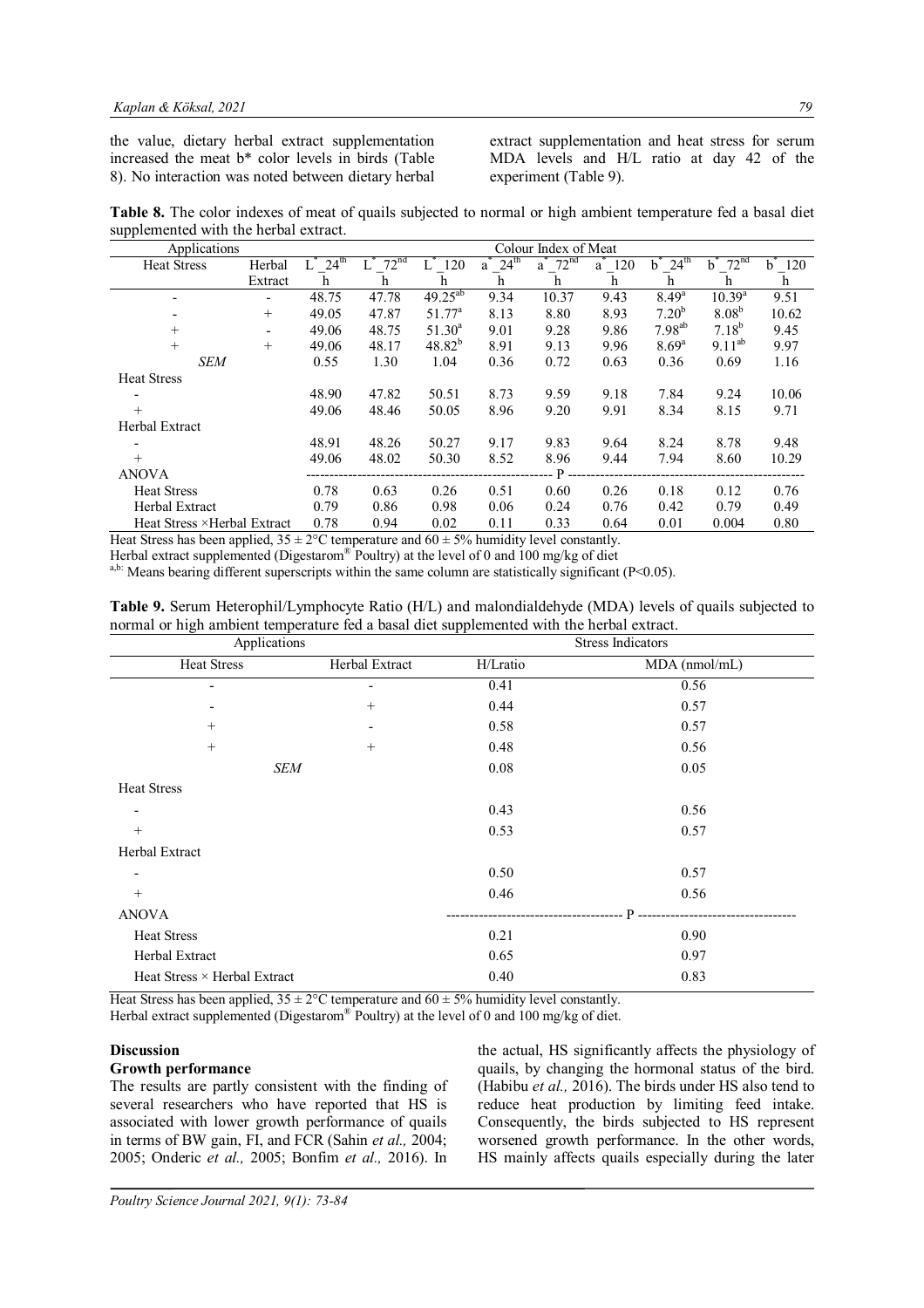growing phase of the raising period because higher metabolic activity results in higher heat production but has less ability to dissipate heat from the body (Vale *et al.,* 2010). Parallel to literature, FI of quails subjected to HS suppressed almost 37 g/bird than others in the second part of the growing phase of the present study. On the other hand parameters for growing performance including BW gain and FI only affected by HS, numerically. This might be due to the high temperature applied in the study that was insufficient for quails, which can tolerate tropical regions. Another reason for the obtained result is that the animal welfare in the cage might prevent the chronically applied HS effects. Similar results were observed for FCR in birds subjected to HS and TN conditions. This result contradicts earlier findings (Sahin *et al.,* 2005; Onderic *et al.,* 2005). Contrary to our result Onderic *et al.* (2005) reported that the Japanese quails subjected to HS have a significant increase in FCR by the level of 4.3% than the birds under TN conditions. Suppression of the FCR might due to modification in the metabolic nutrient utilization for the birds (Geraert *et al.,* 1996). On the other hand, some researchers (Bonfim *et al.,* 2016; Habibian *et al*., 2016) found only a numerical decrease in FCR when the quails were exposed to higher temperatures.

In the present study, herbal extract addition had improvement effects on BW and BWG. Similarly, some studies have reported that dietary herbal extract enhanced the growth performance of quails (Parlat *et al.,* 2005; Biricik *et al.,* 2012). Dalkılıç *et al.* (2015) found out herbal extract supplementation to the diet had positive effects on growth performance in quails during heat stress. In contrast, some other studies (Bülbül *et al*., 2015; Özcan, 2016; Çetin *et al.,* 2017) show that dietary herbal extract supplementation does not affect growth performance in broiler chickens. Aromatic plants have been used in human nutrition for many years, both for their protective properties against diseases and flavor-enhancing effects (Christaki *et al.*, 2012). These additives both increase feed consumption and stimulate the secretion of digestive enzymes by enhancing the flavor of the feed. They also prevent the retention of pathogenic microorganisms to the digestive microbiota. (Jamroz *et al.,* 2003; Karasu and Öztürk, 2014). On the other hand, it has been reported in many studies (Biricik *et al*., 2012; Özdemir and Azman, 2013; Bülbül *et al.,* 2015; Özcan, 2016; Çetin *et al.,* 2017) that herbal extract addition to poultry diets had also no significant effect on FI or FCR same as the present study. But the results on FI might be commented as while the HS suppressed the FI of birds in the growing period, the herbal extract addition to diets buffered the negative effect. However, Biricik *et al.* (2012) reported that the addition of myrtle oil to quail rations in increasing doses (0, 500, 1000, 2000, and

5000 mg/kg) significantly improved the FCR. These conflicting results from different studies might be related to the composition of herb substances; variations of extraction method, and additional levels or the differences in HS conditions.

# **Carcass yields and meat traits**

In the present study, nor dietary herbal extract supplementation neither HS had a significant effect on carcass yields in quails. These results are in agreement with those of Köksal and Küçükersan (2012) and Karadağoğlu *et al.,* (2016), who reported no effect of the dietary herbal extract on hot and cold carcass yield of quails. In addition, Buğdaycı and Ergün (2011) also declared that rosemary essential oil addition to broiler diets had no effects on hot and cold carcass characteristics. Similarly, Bonfim *et al.* (2016) reported that the carcass yield of quail was not influenced by environmental temperature. However, other studies have reported HS can affect some carcass characteristics negatively (Habibian *et al.,* 2016; Zeferino *et al.,* 2016). Onderic *et al.* (2005) reported that the cold carcass percentage of quail was decreased by 8% under heat stress.

Meat quality is a major concern for consumers, and it can be defined as the set of parameters and characteristics of meat (Elmasry *et al.,* 2012; Melo *et al.,* 2016). Some studies show that herbal extract addition has a significant effect on meat quality parameters in birds (Jang *et al.*, 2008; Biricik *et al.*, 2012) and affects pH value (Gümüş *et al.*, 2017), WHC and CL (Aminzade *et al.*, 2012; Elmalı *et al.*, 2014), and meat color characteristics (Gümüş *et al.*, 2017) in quails. In the present study, HS significantly affects pH value at the 15<sup>th</sup> minute postmortem. As the environmental temperature rises, the poultry increases their breathing rate. Depending on the increasing number of respiration, the amount of  $CO<sub>2</sub>$ in the blood decreases, and therefore acid-base balance changes develop rapidly. This change in blood pH with the loss of bicarbonate ions can affect the pH level of meat (Kaplan *et al.,* 2006; Lara and Rostagno*,* 2013). Similarly, Feng *et al*. (2008) reported that HS significantly decreased the pH level in breast meat of chickens. However, HS did not affect pH value at 24 h postmortem. Normal pH value is between 5.4 - 6.0 24 h postmortem according to Terlouw and Rybarczyk (2008). The pH in the present study was on average of 5.7, which can be considered as a normal pH. In addition, Tavaniello *et al.* (2014) found similar meat pH values for quails under heat stress conditions. On the other hand, HS had no significant effect on WHC and CL at 0 and 2 d postmortems in the present study. Moreover, the thermal environment had no significant effect on color characteristics at 24  $(L^*, a^*)$ , 72  $(L^*, a^*)$ , and 120 h  $(L^*, a^*, b^*)$  postmortem in quails. However, there was an interaction between herbal extract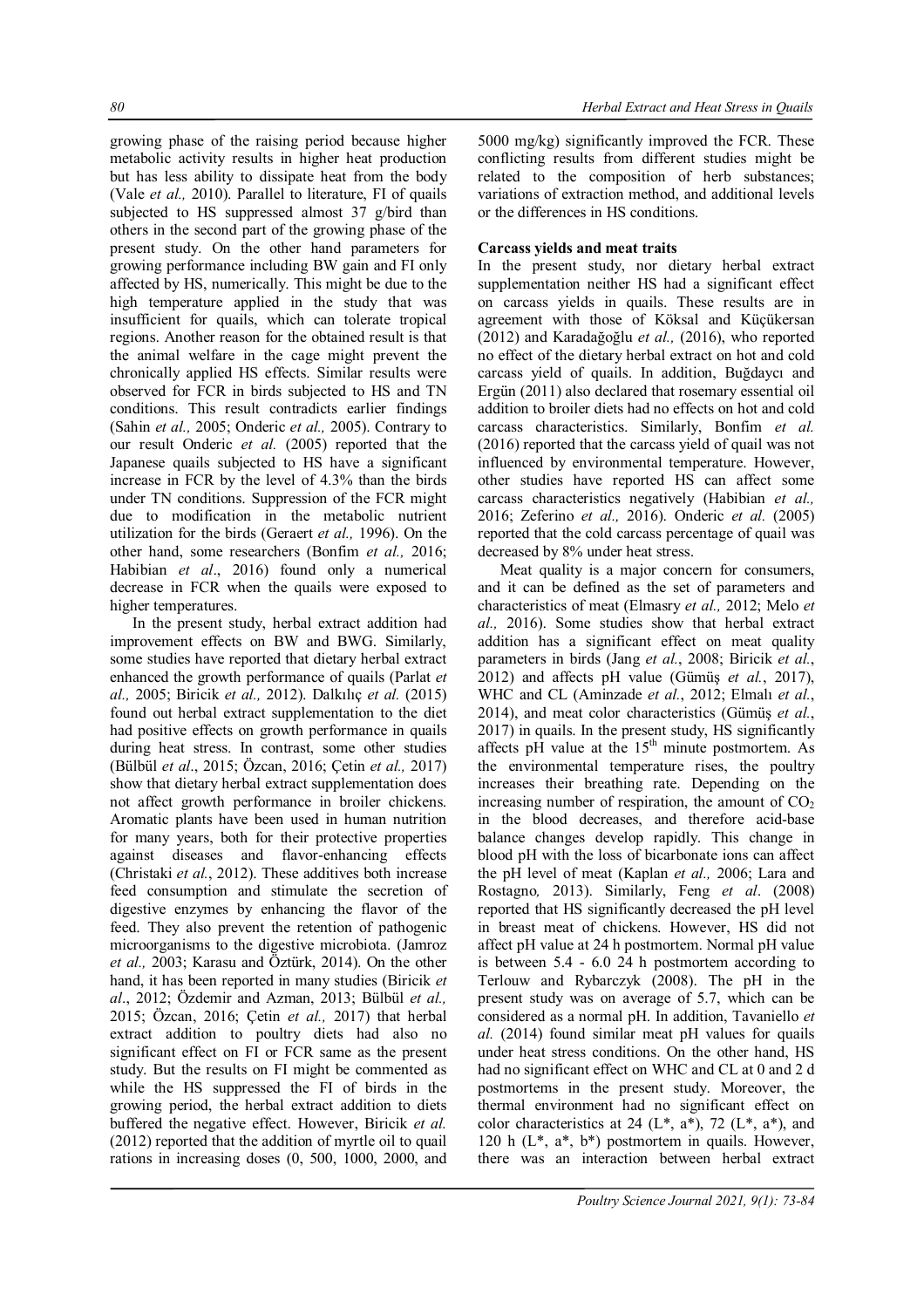addition and HS about yellowness (b\*) of meat at 24 and 72 h postmortem. The results indicated that the addition of herbal extract to diets showed similar yellowness of the meat between TN and HS conditions in quails. Also, TMAB numbers, except  $5<sup>th</sup>$ 

day of postmortem, was affected neither by herbal extract supplementation nor HS in the present study. The result is in agreement with Gümüş *et al.* (2017) who found that the addition of thyme essential oil into quail diets had no effect on physicochemical and microbiological properties of breast meat including TMAB numbers. In contrast, Tekeli (2007) determined that ginger and propolis extracts addition had significant effects on TMAB numbers in the jejunum of broilers. Even though the demonstration of the conflict results is difficult, this might be due to the differences in study procedure, birds' age, diet composition, and nutritive value of feeds.

## **Blood parameters**

No treatment differences were observed in any of the blood parameters measured in the present study. Herbal extract addition and thermal environment had no effects on H/L ratio and MDA values on 42 d of the trial. Although our data is in accordance with Alipour *et al.* (2015) study, it contradicts some other studies (Konca *et al.,* 2015; Çetin *et al.,* 2017) that observed altered blood H/L ratio or MDA levels. The difference in response of results in published studies might be the prediction value of ambient temperature to induce HS in quails that were insufficient because experimental birds could tolerate

# **References**

- Alipour F, Hassanabadi A, Golian A & Nassiri-Moghaddam H. 2015. Effect of plant extracts derived from thyme on male broiler performance. Poultry Science 1–5. DOI: 10.3382/ps/pev220
- Aminzade B, Karami B & Lotfi E. 2012. Meat quality characteristics in Japanese quails fed with Mentha piperita plant. Animal Biology & Animal Husbandry International Journal of the Bioflux Society, 4 (1): 20-23. http://www.abah.bioflux.com.ro /docs/ 2012. 20-23.pdf
- Barton-Gade PA, Demeyer D, Honikel KO, Joseph RL, Puolanne E, Severini M, Smulders F & Tornberg E. 1993. Final version (I) of reference methods for water holding capacity in meat and meat products. Procedures recommended by an OECD woeking group and prepresented at the 39th ICoMST. In "Proceedings 39th ICoMST" Calgary, Canada, file S4, PO2.WP. http:// hdl.handle.net/1854/LU-248106
- Beyazıtoğlu Ş. 2009. The effects of supplemented dietary of alfa- tocopherol acetate, carvacrol, carnosic acid in laying hens on egg production, egg quality and immune system and under high

higher temperature values.

#### **Conclusion**

The present study showed that although HS decreased FI at the second term of the growth phase, dietary herbal extract supplementation had no strong effect on growth performance, meat quality, and blood parameters in quails subjected to TN or HS. Meanwhile, herbal extract supplementation to some extent helped to buffer the negative effects of HS on FI, FCR, carcass yield, and meat quality parameters. Even though herbal extract addition to diets seems a useful approach for quails under HS, this could be a misleading result in the case of birds that were not under stress. Therefore, it may be beneficial to confirm the results of the study with various herbal extracts in addition to diets of quail raised at higher temperatures.

## **Acknowledgments**

The project was funded by the Adnan Menderes University Scientific Research Projects Unit (ADU-BAP) with the project number VTF-16007. The funding agency had no role in the study design, execution, analysis, and preparation of this manuscript. This study is summarized from the master thesis of Kaplan C.

# **ORCID**

Ceren Kaplan http://orcid.org/0000-0002-1239-5068

Bekir Hakan Köksal

http://orcid.org/0000-0002-5676-446X

temperature. Ms Thesis, Department of animal science institute of natural and applied sciences University of Çukurova, Adana, Turkey, 72p. https://agris.fao.org/agris-search/search.do?record ID =TR2013000157

- Bilal T, Keser O & Abaş İ. 2008. The use of Essential oils in animal nutrition. J Fac Vet Med Univ Erciyes, 5, 41-50. https://dergipark.org.tr/tr/ download/article-file/66114
- Biricik H, Yesilbag D, Gezen SS & Bulbul T. 2012. Effects of dietary myrtle oil (*Myrtus communis L*.) supplementation on growth performance, meat oxidative stability, meat quality and erythrocyte parameters in quails. Revue de Médecine. Véterinaire, 163(3): 131 - 138. https:// www.researchgate.net/publication/287585101
- Buğdaycı KE & Ergün A. 2011. The effects of supplemental essential oil and/or probiotic on performance, immune System and some blood parameters in broilers. Ankara Universitesi Veteriner Fakultesi Dergisi, 58, 279-284. DOI: 10.1501/Vetfak\_0000002488
- Bülbül T, Özdemir V & Bülbül A. 2015. Use of sage (*Salvia triloba L*.) and laurel (*Laurus nobilis L*.)

*Poultry Science Journal 2021, 9(1): 73-84*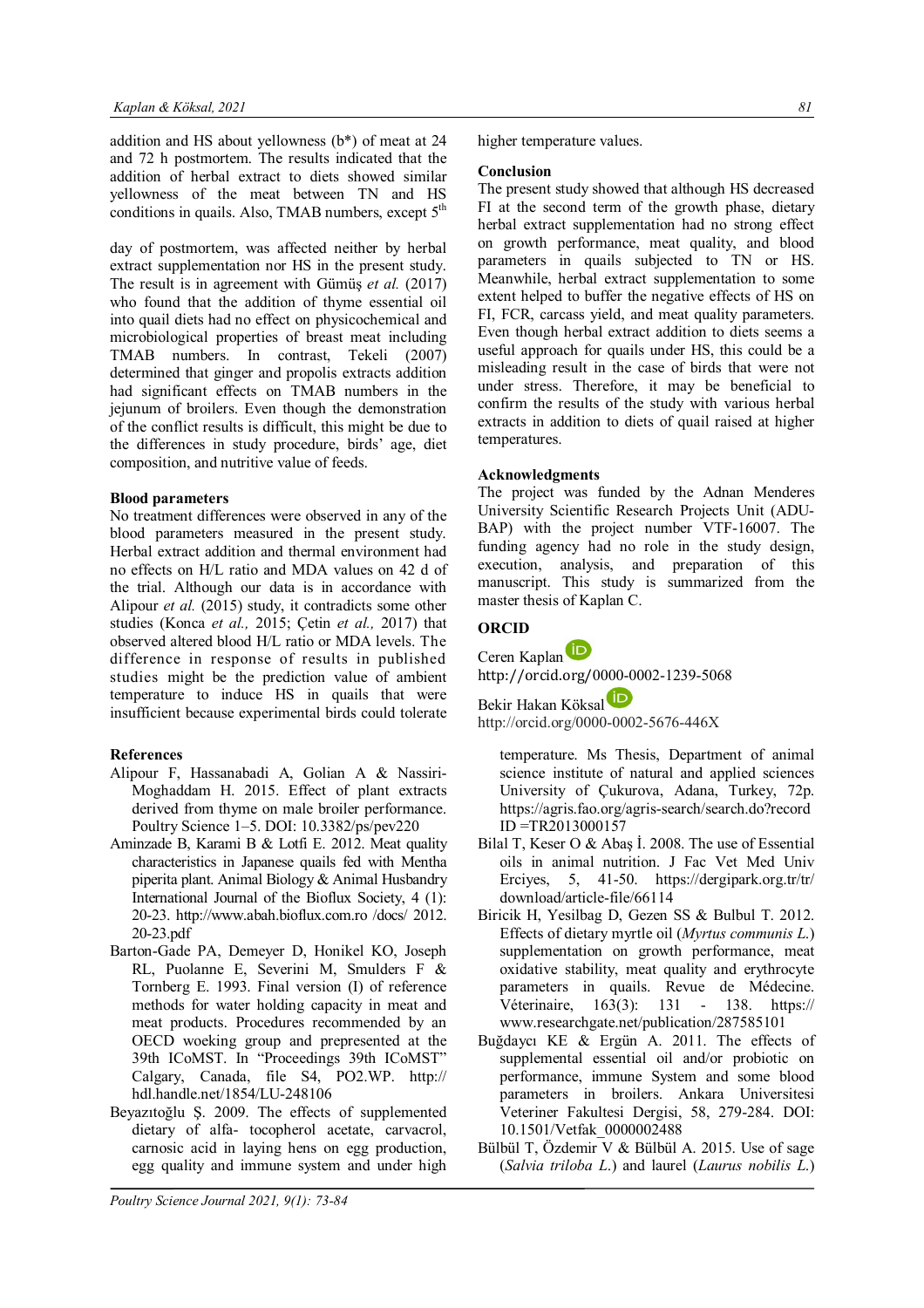oils in Quail diets. Eurasion Journal of Veterinary Science, 31: 95-101. DOI: 10.15312/Eurasian JVetSci.2015210080

- Caurez C & Olo C. 2013. Laying performance of Japanese quail (Coturnix Coturnix Japonica) supplemented with zinc, vitamin C and E subjected to long-term heat stress. Int Conf Agr Biotechnol. 60: 58–63. http://www.ipcbee.com/ vol60/012-ICABT2013-T3015.pdf
- Çetin İ, Yesılbag D, Cengız ŞŞ & Belenli D. 2017. Effects of supplementation with rosemary (*Rosmarinus officinalis L*.) volatile oil on growth performance, meat mda level and selected plasma antioxidant parameters in quail diets. Kafkas Univ. Vet Fak Derg, 23: 283-288. DOI: 10.9775/kvfd.2016.16438
- Christaki E, Bonos E, Giannenas I & Florou-Paneri P. 2012. Aromatic plants as a source of active compounds. Agriculture, 2: 228-243. DOI: 10.3390/agriculture2030228
- Dalkılıc B, Şımsek UG, Çıftcı M & Baykalır Y. 2015. Effect of dietary orange peel essential oil on physiological, biochemical and metabolic responses of Japanese quails as affected by early age thermal conditioning and fasting. Revue Méd. Vét., 166: 154-162. https://www.researchgate.net /publication/282882267
- Elmalı DA, Yakan A, Kaya O, Elmalı M, Onk K, Sahin T, & Durna Ö. 2014. Effects of plant extracts and (essential) oil mixture on breast meat quality of Japanese quails (*Coturnix coturnix japonica*) Revue Méd. Vét., 165: 104-110. https:// www.researchgate.net/publication/287693726
- Elmasry G, Barbin DF, Sun DW & Allen P. 2012. Meat quality evaluation by hyperspectral imaging technique: an overview. Critical reviews in food science and nutrition, 52: 689 – 711. DOI: 10. 1080/10408398.2010.507908
- Feng J, Zhang M, Zheng S, Xie P & Ma A. 2008. Effects of high temperature on multiple parameters of broilers in vitro and in vivo. Poultry Science, 87: 2133 – 2139. DOI: 10.3382/ps.2007- 00358
- Geraert PA, Padilha JCF & Guillaumin S. 1996. Metabolic and endocrine changes induced by chronic heat exposure in broiler chickens: growth performance, body composition and energy retention. British Journal of Nutrition, 75: 195 - 204. DOI: 10.1079/bjn19960124.
- Gümüş R, Gelen SU Ceylan ZG & İmik H. 2017. The effect of thyme essential oil added to quail diets on some microbiological and physicochemical characteristic of breast meat. Sağlık Bilimleri Veteriner Dergisi, Fırat Üniversitesi, 3: 153 -158.
- Gross WB & HS Siegel. 1983. Evaluation of the heterophil/lymphocyte ratio as a measure of stress in chickens. Avian Diseases, 27: 972–979. DOI: 10.2307/1590198
- Habibian M, Ghazi S & Moeini MM. 2016. Effects of dietary selenium and vitamin E on growth performance, meat yield and selenium content and lipid oxidation of breast meat of broilers reared under heat stress. Biological Trace Element Research, 169: 142-152. DOI: 10.1007/s12011- 015-0404-6
- Habibu B, Kawu MU, Aluwong T & Makun HJ. 2016. Influence of seasonal changes on physiological variables, haematology and serum thyroid hormones profile in male Red Sokoto and Sahel goats, Journal of Applied Animal Research, 45: 1 - 9. DOI: 10.1080/09712119.2016.1220384
- Halkman AK. 2005. Analyzes methods of microorganisms. Merck, Food Microbiology Applications. Ed: AK Halkman. S 89-124. Başak Matbaacılık Ltd. Şti., Ankara, 358 sayfa.
- Hamm R. 1986: Functional properties of the myofribrillar system and their measurements. In "Muscle as Food" (Bechtel P-J., ed.). Academic Press, London.
- Honikel KO. 1998. Reference methods for assessment of physical characteristics of meat. Meat Science, 49: 447-457. DOI: 10.1016/s0309- 1740(98)00034-5
- Jamroz D, Orda J, Kamel C, Wiliczkiewicz A, Wertelecki T & Skorupinska J. 2003. The influence of phytogenic extracts on performance, nutrients digestibility, carcass characteristic and gut microbial status in broiler chickens. Journal of Animal and Feed Science, 12: 583–596. DOI: 10.22358/jafs/67752/2003
- Jang A, Liu XD, Shin MH, Lee BD, Lee SK, Lee JH & Jo C. 2008. Antioxidative potential of raw Breast meat from broiler chicks fed a dietary medicinal herb extract mix. Poultry Science, 87: 2382-9. DOI: 10.3382/ps.2007-00506
- Kaplan O, Avcı M & Yertürk M. 2006. Effects of sodium bicarbonate supplementation to concentrate diets of quails on body weight, egg production, quality and some blood parameters of Japanese quails in heat stress. Atatürk Üniversitesi Vet. Bil. Derg. 1: 33-38.
- Karadağoğlu Ö, Önk K, Şahin T, Bingöl SA, Elmalı DA & Durna Ö. 2016. Effects of different levels of essential oil mixed (peppermintthyme-anise oil) supplementation in the drinking water on the growth performance, carcass traits and histologic structure of terminal ileum in quails. Kafkas Üniv Vet Fak Derg., 22: 253-260. DOI: 10.9775/ kvfd.2015.14390
- Karasu E & Öztürk. 2012. Antimicrobial and Antioxidant Effects of Medicinal and Aromatic Plants in Poultry. Turkish Journal of Agricultural and Natural Sciences 2: 1766-1772.
- Karslı MA & Dönmez HH. 2007. Effects of plant extract on growth performance and villi of the small bowel in heat stressed broiler. Atatürk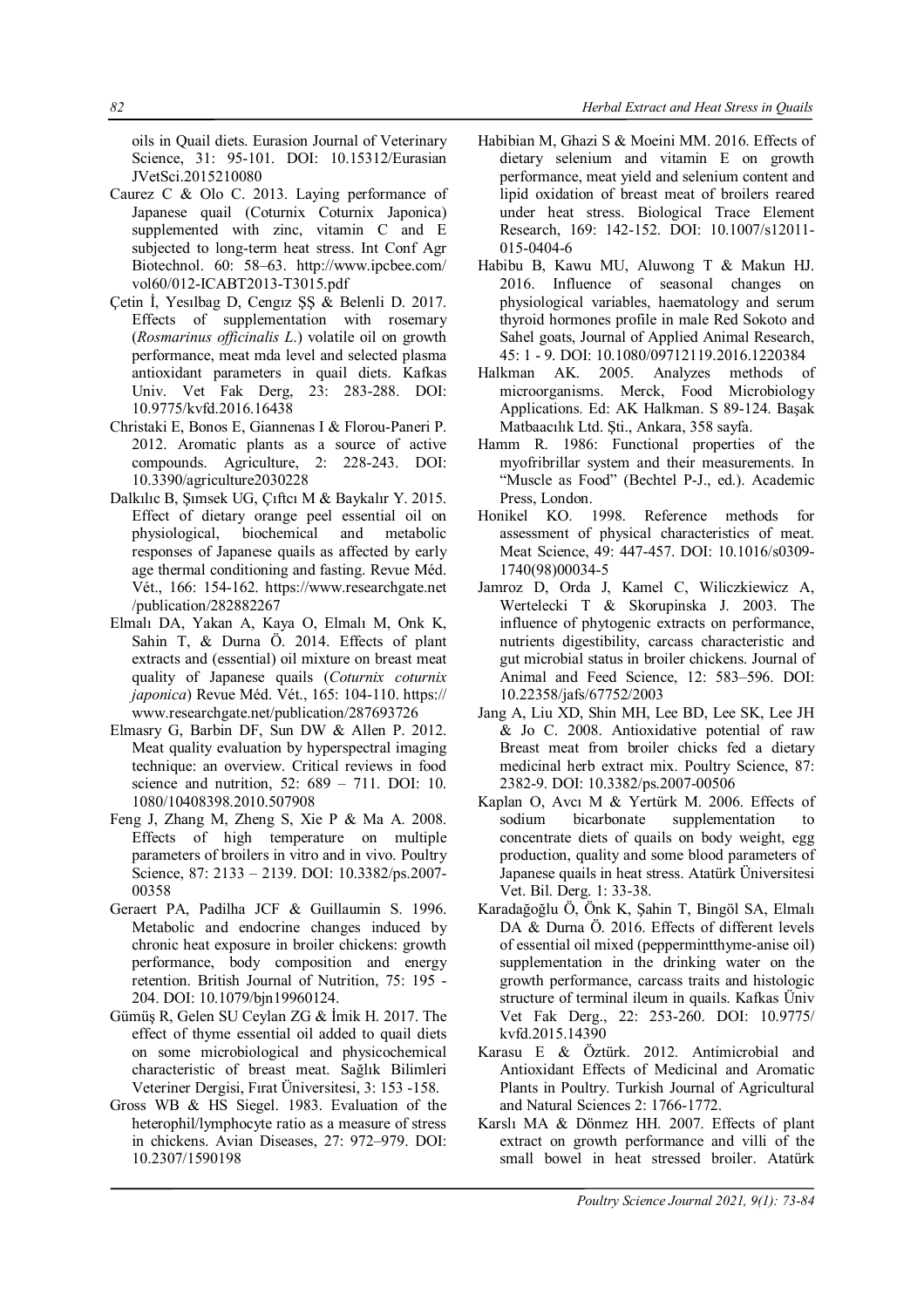University Journal of Veterinary Sciences, 2: 143- 148.

- Konca Y, Büyükkılıç SB, Karabacak M & Yaylak E. 2015. The effect of different dietary Purslane Seed (*Portulaca oleracea* L.) levels on carcass, blood lipid profile and antioxidant activity in quails. Journal of Poultry Research, 12: 1-6.
- Köksal BH & Küçükersan MK. 2012. Effects of humate and vegetable extract mixture supplementation to diets on growth performance, some immunity and serum biochemistry parameters in broiler chickens. Kafkas Üniversitesi Veteriner Fakültesi Dergisi, 18: 103- 108. http://vetdergikafkas.org/uploads/pdf/pdf\_ KVFD\_ 1063.pdf
- Lange L. 2005. Nutribiotics could replace antibiotics in feed. World Poultry, 21: 26-28.
- Lara LJ & Rostagno MH. 2013. Impact of Heat Stress on Poultry Production. Animals, 3: 356-369. DOI: 10.3390/ani3020356
- Melo AF, Moreira JM, Ataídes DS, Guimaraes RAM, Loiola JL & Oliveira RQ. 2016. Factors affecting the quality of beef: review. Revis~ao. Pubvet 10: 785 – 794.
- NRC (National Research Council). 1994. Nutrient Requirements for Poultry. 9 rev. edn. National Academy Press, Washington DC.
- Olanrewaju HA, Purswell JL, Collier SD & Branton SL. 2010. Effect of ambient temperature and light intensity on physiological reactions of heavy broiler chickens. Poultry Science, 89: 2668-2677. DOI: 10.3382/ps.2010-00806
- Onderic M, Sahin K, Sahin N, Cikim G, Vijaya J & Kucuk O. 2005. Effects of dietary combination of chromium and biotin on growth performance, carcass characteristics and oxidative stress markers in heat-distressed Japanese quail. Biological Trace Element Research, 106: 165 - 176.
- Özcan MA. 2016. The effects of adding of Panax ginseng root extract on egg production and some blood parameters in Japanese quail diets. Ordu Üniversitesi Bilim ve Teknoloji Dergisi, 6: 68-74. https://dergipark.org.tr/tr/download/article-file/ 27 1019
- Özdemir A & Azman MA. 2013. The effects of supplemental olive leaf extract in diet on performance of quails. Fırat Üniv Sağ. Bil. Vet. Derg. 27: 141 – 147. DOI: 10.1501/Vetfak\_ 0000002706
- Parlat SS, Yıldız AÖ, Olgun O & Cufadar Y. 2005. Usage of oregano essential oil (*origanum vulgare* l.) extract for growth stimulant antibiotics in quail rations. S.Ü. Ziraat Fakültesi Dergisi, 19: 7-12.
- Pinchasov J & Noy Y. 1993. Comparison of Posthatch holding time and subsequent early performance of broiler chicks and turkey Poults.

British Poultry Science, 43: 111-120. DOI: 10.1080/00071669308417567

- Sahin KN, Onderci N, Sahin MF, Gursu J. 2004. Effects of dietary combination chromium and biotin on egg production, serum metabolites and egg yolk mineral and cholesterol concentrations in heat-distressed laying quails. Biological Trace Element Research, 101: 181 - 192. DOI: 10.1385/ BTER:101:2:181.
- Sahin N, Sahin K, Onderci M, Gursu MF, Cikim G, Vijaya J & Kucuk O. 2005. Chromium picolinate, rather than biotin, alleviates performance and metabolic parameters in heat-stressed quail. British Poultry Science, 46, 457–463. DOI: 10.1080/00071660500190918
- Şimşek ÜG, Çiftçi M, Dogan G & Özçelik M, 2013. Antioxidant activity of cinnamon bark oil {*Cinnamomum zeyianicum* L.) in Japanese quails under thermo neutral and heat stressed conditions. Journal of Kafkas University, Faculty of Veterinary Medicine, 889-894. DOI: 10.9775/ kvfd.2013.9049
- Taşkın A, Şahin A, Camcı Ö & Erener G. 2015. New Approaches to Anti-Stress Practices in Poultry. Türk Tarım – Gıda Bilim ve Teknoloji Dergisi, 3: 571-576. DOI: 10.24925/turjaf.v3i7.571-576.354
- Tavaniello S, Maiorano G, Siwek M, Knaga S, Witkowski A, Di Memmo D & Bednarczyk M. 2014. Growth performance, meat quality traits, and genetic mapping of quantitative trait loci in 3 generations of Japanese quail populations (*Coturnix japonica*). Poultry Science, 93: 2129– 2140. DOI: 10.3382/ps.2014-03920
- Tekeli A. 2007. Potential use of plant extracts and propolis to be natural growth promoter in broiler chicks' diets. PhD Thesis. Department of Animal Science Institute of Naturel and Applied Sciences University Of Çukurova, Adana, Turkey, 1-164.
- Terlouw EMC, Rybarczyk P. 2008. Explaining and predicting differences in meat quality through stress reactions at slaughter: The case of Large White and Duroc pigs. Meat Science, 79: 795 – 805. DOI: 10.1016/j.meatsci.2007.11.013
- Tonbak F & Çiftçi M. 2012. Effects of Cinnamon Oil (Cinnamomum Zeylanicum L.) Supplemented to Ration on Some Blood Parameters in Heat– Stressed Japanese Quails. Firat University Health Sciences Veterinary Journal 26 (3): 157-164. http://veteriner.fusabil.org/text.php3?id=869
- Vale MM, Moura DJ, Nääs IA, Pereira DF. 2010. Heat waves characterization with impact over broilers mortality rates between 29 days old at the slaughter. Brazillian Journal of Poultry Science, 12(4): 279 – 285.
- Yoshioka T, Kawada K, Shimada T & Mori M. 1979. Lipid peroxidation. In "Maternal and Cord Blood and Protective Mechanisms against Activated